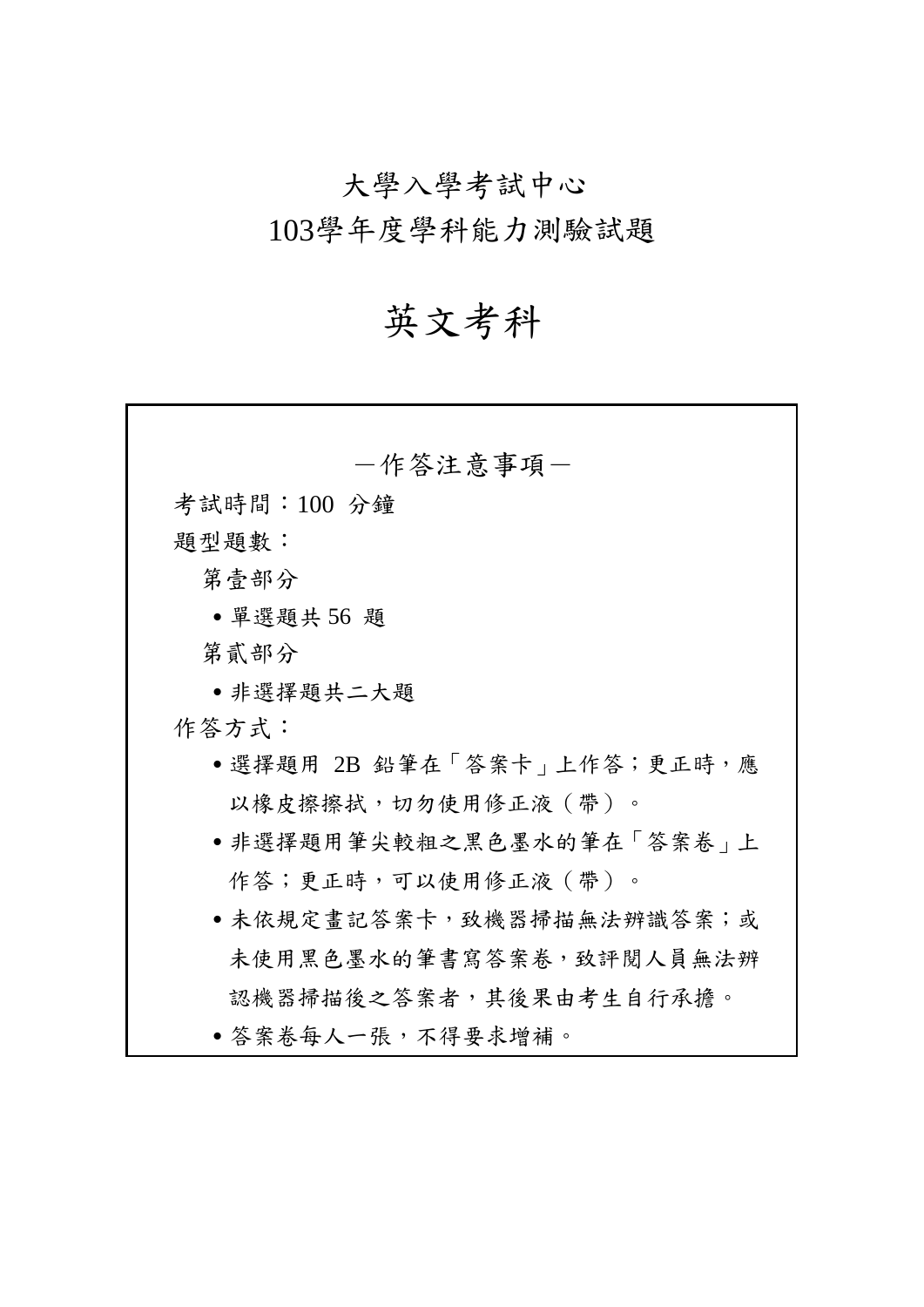## 第壹部分:單選題(占 **7 2**分 )

# 一、詞彙題(占15分)

| 說明:第1題至第15題,每題有4個選項,其中只有一個是正確或最適當的選項,請畫記在答 |                                                                                                                                 |                               |                          |                                                                                                                  |  |  |  |
|--------------------------------------------|---------------------------------------------------------------------------------------------------------------------------------|-------------------------------|--------------------------|------------------------------------------------------------------------------------------------------------------|--|--|--|
| 案卡之「選擇題答案區」。各題答對者,得1分;答錯、未作答或畫記多於一個選項者,    |                                                                                                                                 |                               |                          |                                                                                                                  |  |  |  |
|                                            | 該題以零分計算。                                                                                                                        |                               |                          |                                                                                                                  |  |  |  |
|                                            | 1. Lost and scared, the little dog ________ along the streets, looking for its master.                                          |                               |                          |                                                                                                                  |  |  |  |
|                                            | (A) dismissed                                                                                                                   | (B) glided                    | (C) wandered             | (D) marched                                                                                                      |  |  |  |
| 2.                                         | On a sunny afternoon last month, we all took off our shoes and walked on the grass with ______ feet.                            |                               |                          |                                                                                                                  |  |  |  |
|                                            | $(A)$ bare                                                                                                                      | $(B)$ raw                     | $(C)$ tough              | (D) slippery                                                                                                     |  |  |  |
| 3.                                         | It is both legally and _______ wrong to spread rumors about other people on the Internet.                                       |                               |                          |                                                                                                                  |  |  |  |
|                                            | $(A)$ morally                                                                                                                   | (B) physically (C) literarily |                          | (D) commercially                                                                                                 |  |  |  |
| 4.                                         | These warm-up exercises are designed to help people ______ their muscles and prevent injuries.                                  |                               |                          |                                                                                                                  |  |  |  |
|                                            | $(A)$ produce                                                                                                                   | (B) connect                   | (C) broaden              | (D) loosen                                                                                                       |  |  |  |
| 5.                                         |                                                                                                                                 |                               |                          | Mei-ling has a very close relationship with her parents. She always _______ them before she makes                |  |  |  |
|                                            | important decisions.                                                                                                            |                               |                          |                                                                                                                  |  |  |  |
|                                            | $(A)$ impresses                                                                                                                 | (B) advises                   | (C) consults             | (D) motivates                                                                                                    |  |  |  |
| 6.                                         |                                                                                                                                 |                               |                          | The restaurant has a ______ charge of NT\$250 per person. So the four of us need to pay at least                 |  |  |  |
|                                            | NT\$1,000 to eat there.                                                                                                         |                               |                          |                                                                                                                  |  |  |  |
|                                            | $(A)$ definite                                                                                                                  | $(B)$ minimum                 | (C) flexible             | (D) numerous                                                                                                     |  |  |  |
| 7.                                         | At the Book Fair, exhibitors from 21 countries will ________ textbooks, novels, and comic books.                                |                               |                          |                                                                                                                  |  |  |  |
|                                            | $(A)$ predict                                                                                                                   | (B) require (C) display       |                          | (D) target                                                                                                       |  |  |  |
| 8.                                         | Before John got on the stage to give the speech, he took a deep ________ to calm himself down.                                  |                               |                          |                                                                                                                  |  |  |  |
|                                            | $(A)$ order                                                                                                                     | (B) rest                      | $(C)$ effort             | (D) breath                                                                                                       |  |  |  |
| 9.                                         | Most young people in Taiwan are not satisfied with a high school ______ and continue to pursue further<br>education in college. |                               |                          |                                                                                                                  |  |  |  |
|                                            | (A) maturity (B) diploma (C) foundation                                                                                         |                               |                          | (D) guarantee                                                                                                    |  |  |  |
|                                            |                                                                                                                                 |                               |                          | 10. Residents are told not to dump all household waste _______ into the trash can; reusable materials should     |  |  |  |
|                                            | first be sorted out and recycled.                                                                                               |                               |                          |                                                                                                                  |  |  |  |
|                                            | $(A)$ shortly                                                                                                                   |                               | (B) straight (C) forward | (D) namely                                                                                                       |  |  |  |
|                                            |                                                                                                                                 |                               |                          | 11. Kevin had been standing on a ladder trying to reach for a book on the top shelf when he lost his _______ and |  |  |  |
|                                            | fell to the ground.                                                                                                             |                               |                          |                                                                                                                  |  |  |  |
|                                            | $(A)$ volume                                                                                                                    | (B) weight                    | (C) balance              | (D) direction                                                                                                    |  |  |  |
|                                            |                                                                                                                                 |                               |                          | 12. If student enrollment continues to drop, some programs at the university may be ______ to reduce the         |  |  |  |
|                                            | operation costs.                                                                                                                |                               |                          |                                                                                                                  |  |  |  |
|                                            | (A) relieved                                                                                                                    | (B) eliminated                | (C) projected            | (D) accounted                                                                                                    |  |  |  |
|                                            |                                                                                                                                 |                               |                          | 13. People in that remote village feed themselves by hunting and engaging in _____ forms of agriculture. No      |  |  |  |
|                                            | modern agricultural methods are used.                                                                                           |                               |                          |                                                                                                                  |  |  |  |
|                                            | (A) universal                                                                                                                   | (B) splendid                  | $(C)$ primitive          | (D) courteous                                                                                                    |  |  |  |
|                                            | 14. The government issued a travel ______ for Taiwanese in response to the outbreak of civil war in Syria.                      |                               |                          |                                                                                                                  |  |  |  |
|                                            | $(A)$ alert                                                                                                                     | (B) monument                  | $(C)$ exit               | (D) circulation                                                                                                  |  |  |  |
|                                            |                                                                                                                                 |                               |                          | 15. The baby panda Yuan Zai at the Taipei Zoo was separated from her mother because of a minor injury            |  |  |  |
|                                            | that occurred during her birth. She was _______ by zookeepers for a while.                                                      |                               |                          |                                                                                                                  |  |  |  |
|                                            | (A) departed                                                                                                                    | (B) jailed                    | (C) tended               | (D) captured                                                                                                     |  |  |  |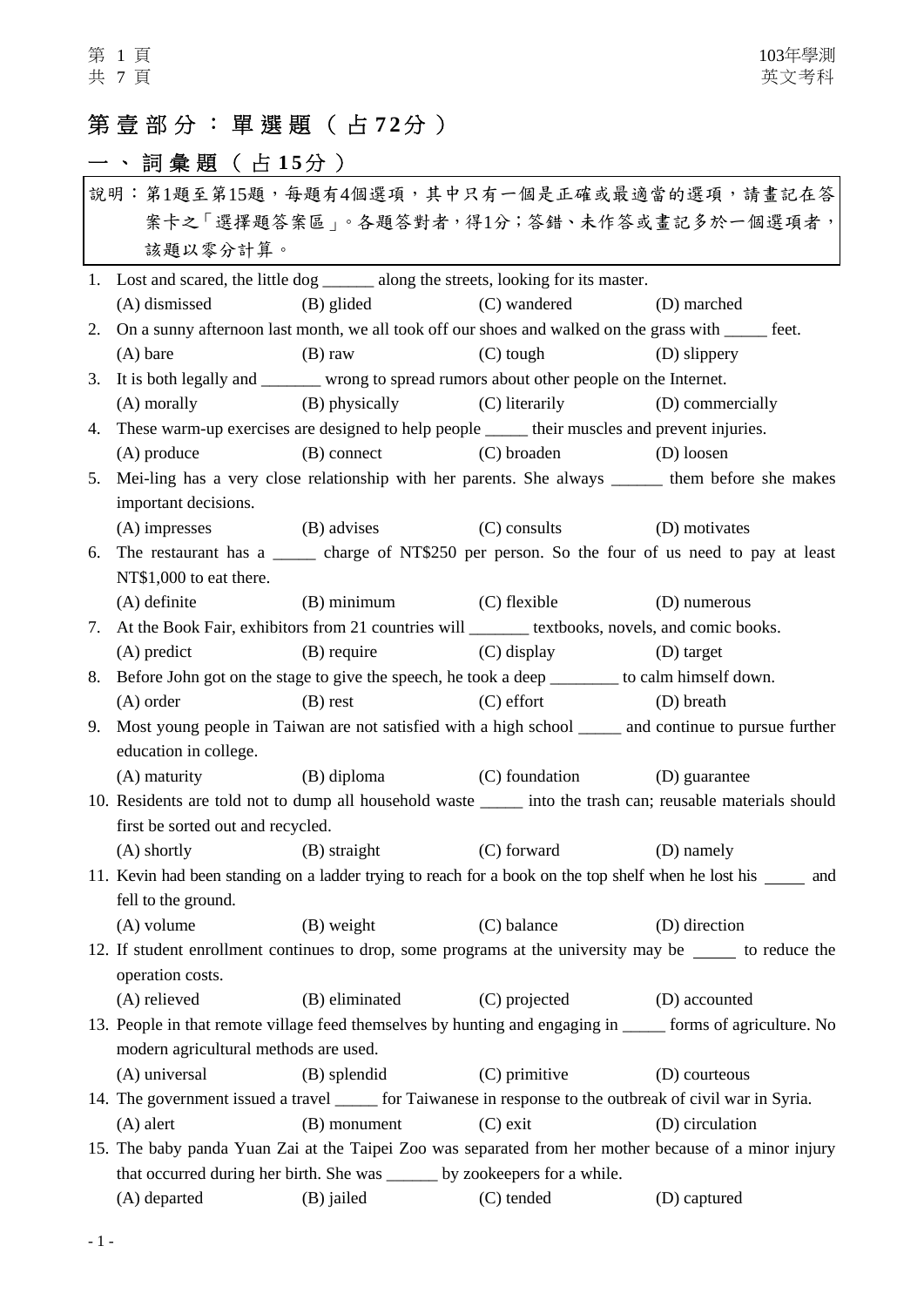## 二、綜合測驗(占 15分)

說明︰第16題至第30題,每題一個空格,請依文意選出最適當的一個選項,請畫記在答案卡 之「選擇題答案區」。各題答對者,得1分;答錯、未作答或畫記多於一個選項者,該 題以零分計算。

#### 第 16 至 20 題為題組

Aesop, the Greek writer of fables, was sitting by the roadside one day when a traveler asked him what sort of people lived in Athens. Aesop replied, "Tell me where you come from and what sort of people live there, and I'll tell you what sort of people you'll find in Athens."  $\_\_16$ , the man answered, "I come from Argos, and there the people are all friendly, generous, and warm-hearted. I love them." 17 this, Aesop answered, "I'm happy to tell you, my dear friend, that you'll find the people of Athens

much the same."

A few hours later, 18 traveler came down the road. He too stopped and asked Aesop the same question. 19 , Aesop made the same request. But frowning, the man answered, "I'm from Argos and there the people are unfriendly, 20 , and vicious. They're thieves and murderers, all of them." "Well, I'm afraid you'll find the people of Athens much the same," replied Aesop.

| 16. $(A)$ Amazing | (B) Smiling | (C) Deciding   | (D) Praying  |
|-------------------|-------------|----------------|--------------|
| 17. $(A)$ At      | $(B)$ By    | (C) For        | (D) Into     |
| 18. $(A)$ a       | (B) the     | $(C)$ other    | (D) another  |
| 19. $(A)$ Again   | (B) Indeed  | $(C)$ Together | (D) Moreover |
| 20. (A) brave     | (B) lonely  | $(C)$ mean     | (D) skinny   |

#### 第 21 至 25 題為題組

Every year tens of thousands of tourists visit Mount Kilimanjaro, the highest mountain in Tanzania, Africa, to witness the scenes depicted in Earnest Hemingway's *The Snows of Kilimanjaro*. They are attracted by the American writer's 21 of the millennia-old glaciers. However, this tourist attraction will soon 22 . According to the Climate Change Group, formed by environmentalists worldwide to document the effects of global warming, Mount Kilimanjaro's snows and glaciers are melting and are 23 to disappear by 2020. Not only will the summit lose its tourist attraction, but the disappearance of the snows will also cause major damage to the ecosystem on the dry African plains at its base. 24 the snow covering the peak, there will not be enough moisture and water to nourish the plants and animals below. Rising temperatures, an effect of global warming, 25 threaten the ecosystem of this mountain area. The loss of snows on the 5,892m peak, which have been there for about 11,700 years, could have disastrous effects on Tanzania.

| 21. (A) situations | (B) descriptions | (C) translations | (D) calculations |
|--------------------|------------------|------------------|------------------|
| 22. $(A)$ operate  | (B) expand       | $(C)$ recover    | (D) vanish       |
| 23. $(A)$ capable  | (B) ready        | $(C)$ likely     | (D) horrible     |
| 24. $(A)$ Among    | (B) Besides      | $(C)$ Inside     | (D) Without      |
| 25. (A) thus       | (B) just         | (C) instead      | (D) otherwise    |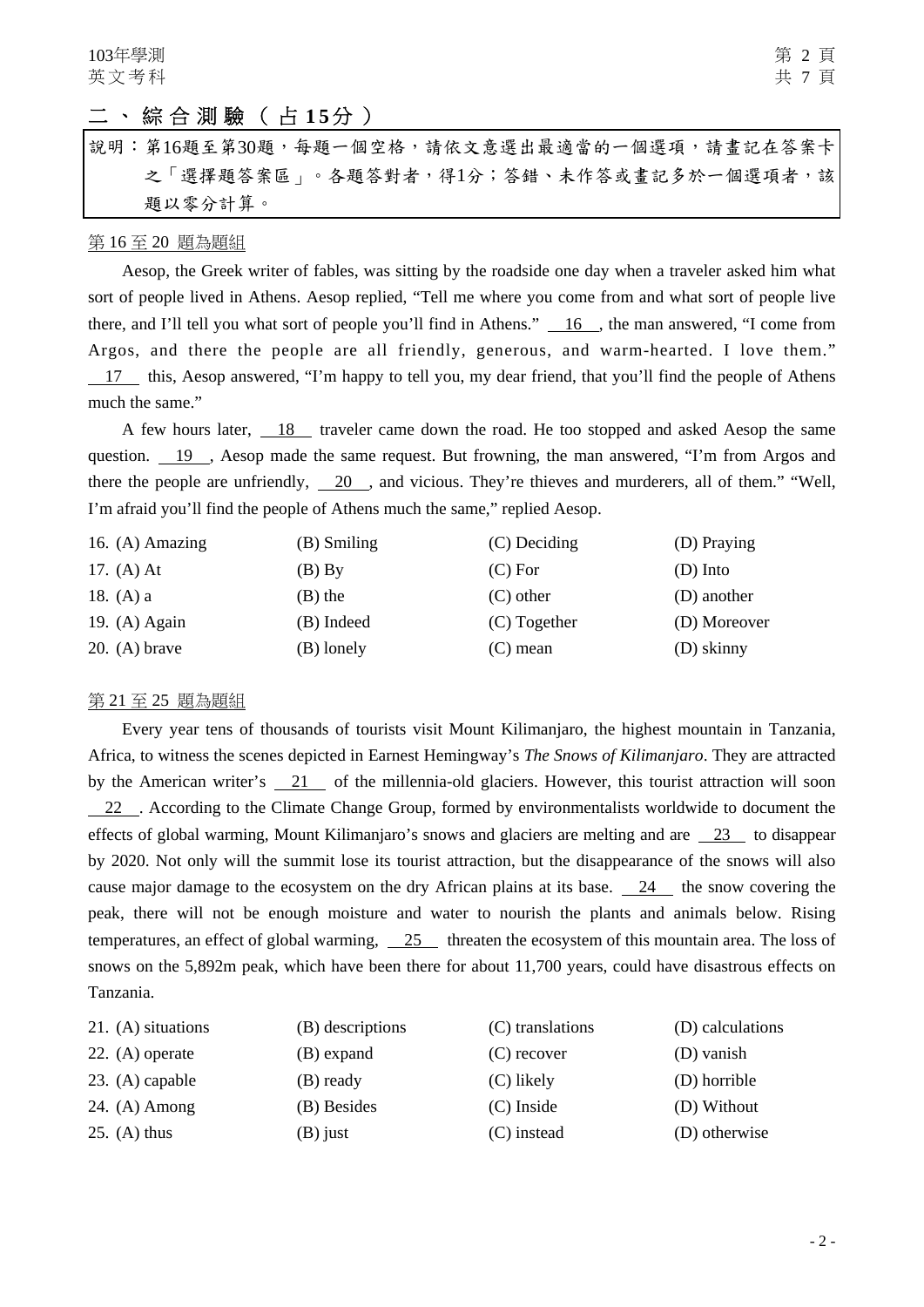## 第 26 至 30 題為題組

Most human beings actually decide before they think. When people encounter a complex issue and form an opinion, how thoroughly have they  $\frac{26}{10}$  all the important factors involved before they make their decisions? The answer is: not very thoroughly,  $\overline{27}$  they are executives, specialized experts, or ordinary people in the street. Very few people, no matter how intelligent or experienced, can 28 all the possibilities or outcomes of a policy or a course of action within just a short period of time. Those who take pride in being decisive often try their best to consider all the factors beforehand. 29 , it is not unusual for them to come up with a decision before they have the time to do so. And 30 an opinion is formed, most of their thinking then is simply trying to find support for it.

| 26. (A) conveyed  | (B) examined    | (C) solved            | (D) implied           |
|-------------------|-----------------|-----------------------|-----------------------|
| 27. $(A)$ whoever | (B) because     | $(C)$ whether         | (D) rather            |
| $28. (A)$ set out | (B) turn out    | (C) put into practice | (D) take into account |
| 29. $(A)$ However | (B) Furthermore | (C) Conditionally     | (D) Similarly         |
| 30. (A) though    | (B) unless      | $(C)$ once            | (D) even              |

## 三、文意選填(占 10分)

說明:第31題至第40題,每題一個空格,請依文意在文章後所提供的 (A) 到 (J) 選項中分別 選出最適當者,並將其英文字母代號畫記在答案卡之「選擇題答案區」。各題答對者, 得1分;答錯、未作答或畫記多於一個選項者,該題以零分計算。

#### 第 31 至 40 題為題組

In English-speaking cultures, the choice of first names for children can be prompted by many factors: tradition, religion, nature, culture, and fashion, to name just a few.

Certain people like to give a name that has been handed down in the family to show 31 for or to remember a relative whom they love or admire. Some families have a tradition of 32 the father's first name to the first born son. In other families, a surname is included in the selection of a child's given name to 33 a family surname going. It may be the mother's maiden name, for instance.

For a long time, 34 has also played an important role in naming children. Boys' names such as John, Peter, and Thomas are chosen from the Bible. Girls' names such as Faith, Patience, and Sophie (wisdom) are chosen because they symbolize Christian qualities. However, for people who are not necessarily religious but are fond of nature, names 35 things of beauty are often favored. Flower and plant names like Heather, Rosemary, and Iris 36 this category.

Another factor that has had a great 37 on the choice of names is the spread of culture through the media. People may choose a name because they are strongly 38 a character in a book or a television series; they may also adopt names of famous people or their favorite actors and actresses. Sometimes, people pick foreign names for their children because those names are unusual and will thus make their children more 39 and distinctive.

Finally, some people just pick a name the sound of which they like,  $\frac{40}{10}$  of its meaning, its origins, or its popularity. However, even these people may look at the calendar to pick a lucky day when they make their choice.

| $(A)$ drawn to   | (B) fall into  | $(C)$ impact | (D) involving | (E) keep     |
|------------------|----------------|--------------|---------------|--------------|
| (F) passing down | (G) regardless | (H) religion | $(1)$ respect | $(J)$ unique |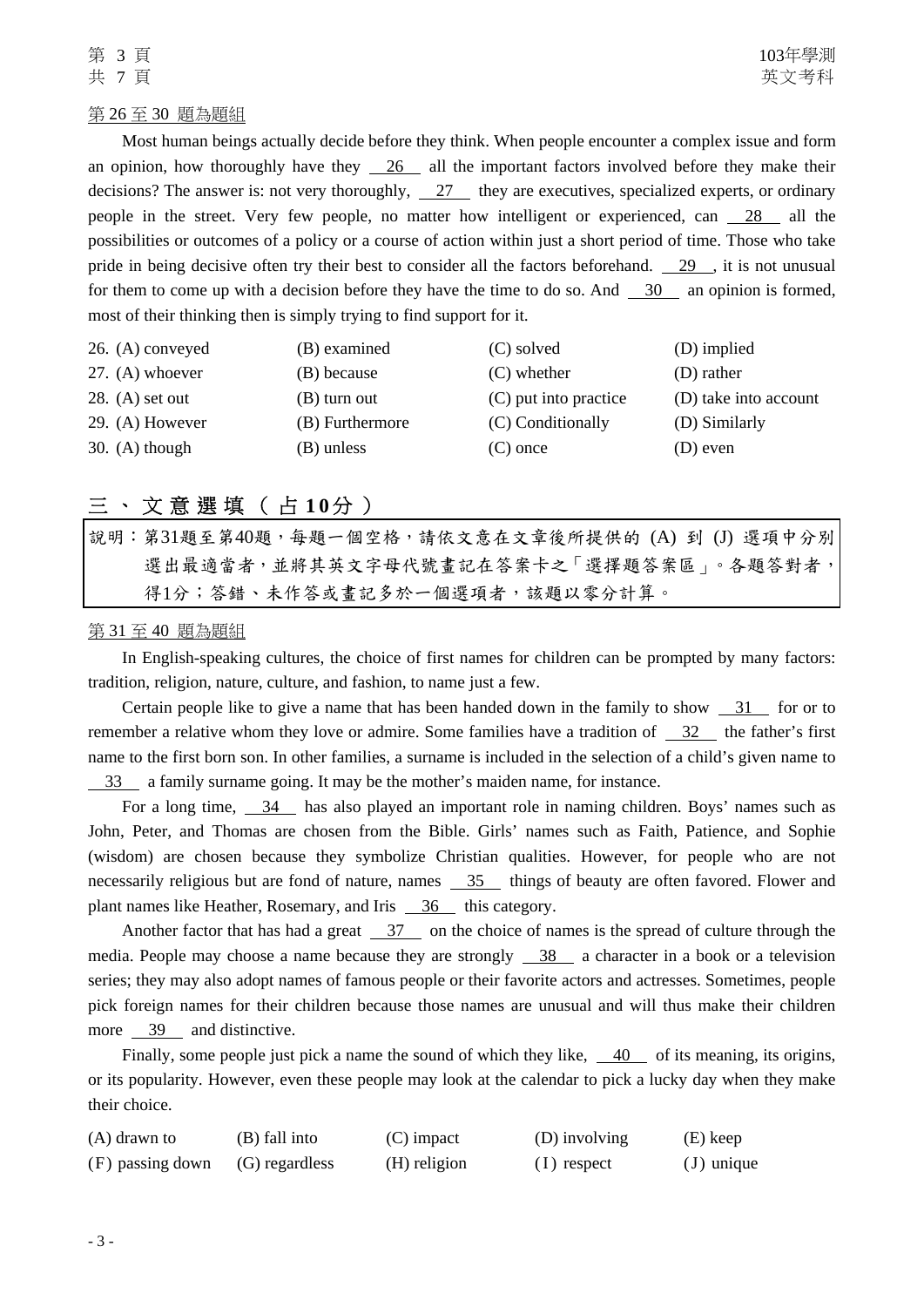## 四、閱讀測驗(占 **3 2** 分 )

| 說明:第41題至第56題,每題請分別根據各篇文章之文意選出最適當的一個選項,請畫記在 |  |  |  |  |  |
|--------------------------------------------|--|--|--|--|--|
| 答案卡之「選擇題答案區」。各題答對者,得2分;答錯、未作答或畫記多於一個選項     |  |  |  |  |  |
| 者,該題以零分計算。                                 |  |  |  |  |  |

#### 第 41 至 44 題為題組

American writer Toni Morrison was born in 1931 in Ohio. She was raised in an African American family filled with songs and stories of Southern myths, which later shaped her prose. Her happy family life led to her excellent performance in school, despite the atmosphere of racial discrimination in the society.

After graduating from college, Morrison started to work as a teacher and got married in 1958. Several years later, her marriage began to fail. For a temporary escape, she joined a small writers' group, in which each member was required to bring a story or poem for discussion. She wrote a story based on the life of a girl she knew in childhood who had prayed to God for blue eyes. The story was well received by the group, but then she put it away, thinking she was done with it.

In 1964, Morrison got divorced and devoted herself to writing. One day, she dusted off the story she had written for the writers' group and decided to make it into a novel. She drew on her memories from childhood and expanded upon them using her imagination so that the characters developed a life of their own. *The Bluest Eye* was eventually published in 1970. From 1970 to 1992, Morrison published five more novels.

In her novels, Morrison brings in different elements of the African American past, their struggles, problems and cultural memory. In *Song of Solomon*, for example, Morrison tells the story of an African American man and his search for identity in his culture. The novels and other works won her several prizes. In 1993, Morrison received the Nobel Prize in Literature. She is the eighth woman and the first African American woman to win the honor.

- 41. What is the passage mainly about?
	- (A) The life of black people in the U.S.
	- (B) The life of an African American writer.
	- (C) The history of African American culture.
	- (D) The history of the Nobel Prize in Literature.
- 42. Why did Morrison join the writers' group?
	- (A) She wanted to publish *The Bluest Eye*.
	- (B) She wanted to fight racial discrimination.
	- (C) She wanted to be a professional writer.
	- (D) She wanted to get away from her unhappy marriage.
- 43. According to the passage, what is one of the themes in Morrison's works?
	- (A) A search for African American values.
	- (B) Divorced black women in American society.
	- (C) Songs and stories of African Americans in Ohio.
	- (D) History of African Americans from the 1970s through the 1990s.
- 44. Which of the following statements is true about Toni Morrison?
	- (A) She has been writing a lot since her adolescent years.
	- (B) She suffered from severe racial discrimination in her family.
	- (C) What she wrote in her novels are true stories of African Americans.
	- (D) No African American woman ever received a Nobel Prize in Literature before her.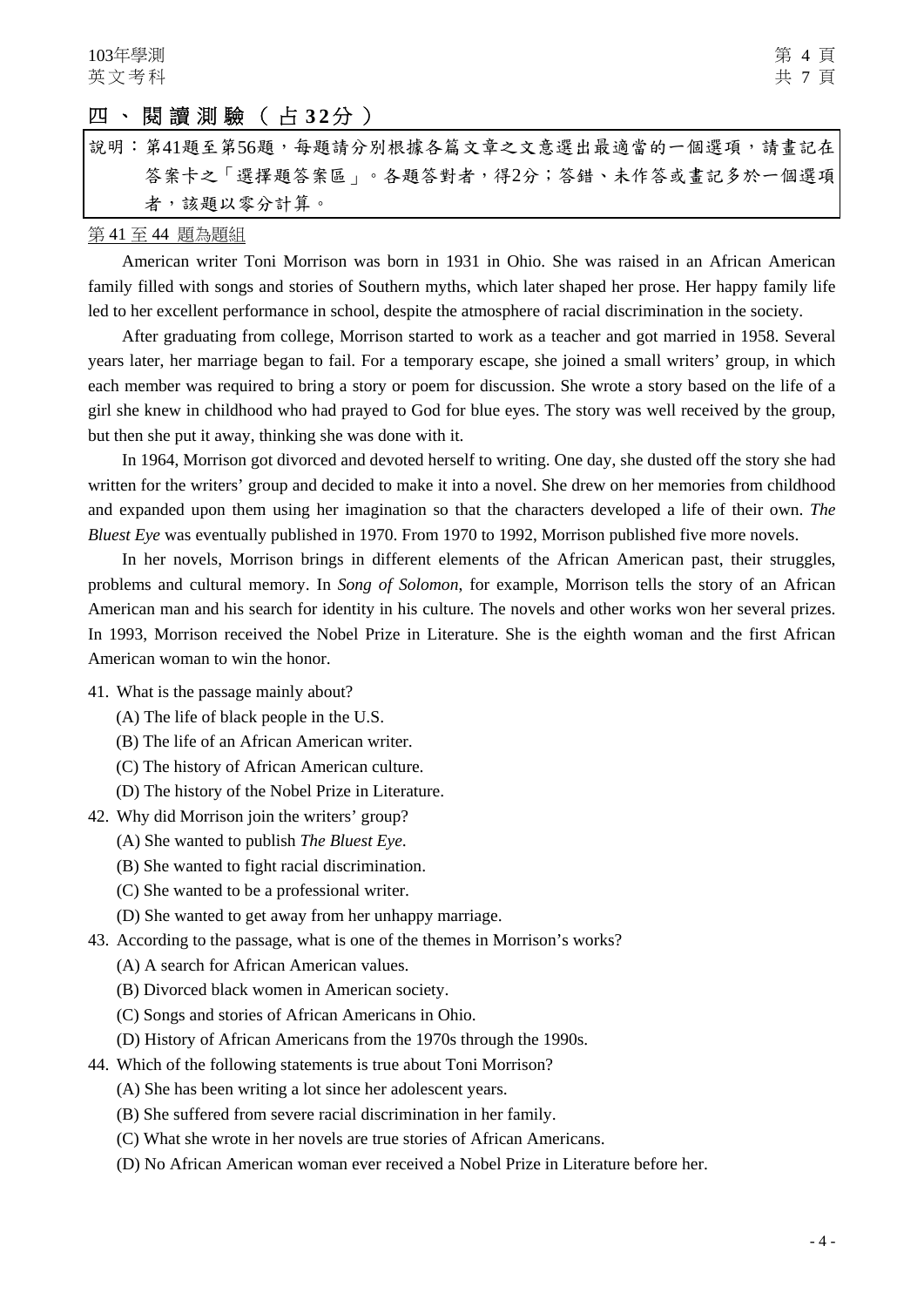### Below is an excerpt from an interview with Zeke Emanuel, a health-policy expert, on his famous brothers.

- Interviewer: You're the older brother of Rahm, the mayor of Chicago, and Ari, an extremely successful talent agent. And you're a bioethicist and one of the architects of Obamacare. Isn't writing a book about how great your family is a bit odd?
- Zeke: I don't write a book about how great my family is. There are lots of idiocies and foolishness—a lot to make fun of in the book. I wrote *Brothers Emanuel* because I had begun jotting stories for my kids. And then we began getting a lot of questions: What did Mom put in the cereal? Three successful brothers, all different areas.
- I: To what do you attribute the Emanuel brothers' success?
- Z: I would put success in quotes. We strive. First, I think we got this striving from our mother to make the world a better place. A second important thing is you never rest on the last victory. There's always more to do. And maybe the third important thing is my father's admonition that offense is the best defense. We don't give up.
- I: Do you still not have a TV?
- Z: I don't own a TV. I don't own a car. I don't Facebook. I don't tweet.
- I: But you have four cell phones.
- Z: I'm down to two, thankfully.
- I: Your brothers are a national source of fascination. Where do you think they'll be in five years?
- Z: Ari will be a superagent running the same company. Rahm would still be mayor of Chicago. I will probably continue to be my academic self. The one thing I can guarantee is none of us will have taken a cruise, none of us will be sitting on a beach with a pina colada.

45. What does Zeke Emanuel have in mind when saying "What did Mom put in the cereal?"

- (A) The secret to bringing up successful kids. (B) The recipe for a breakfast food.
	-
- (C) The difference among the brothers. (D) The questions from his kids.
- 
- 46. What does Zeke Emanuel think of the modern conveniences mentioned in the interview?
	- (A) Better late than never. (B) Practice makes perfect.
	- (C) One can live without many of them. (D) They are great inventions.
- 47. According to Zeke Emanuel, which of the following is a reason for the brothers' success?
	- (A) They defend themselves by attacking others.
	- (B) They learn a lot from great people's quotes.
	- (C) They are committed to glorifying their parents.
	- (D) They keep moving forward even after a big success.
- 48. Which of the following best summarizes Zeke Emanuel's response to the last question?
	- (A) The brothers look forward to a family trip on a cruise.
	- (B) Nothing much will change in the near future for them.
	- (C) Higher positions and more power will be their goals.
	- (D) None of the brothers will go to the beach.

#### 第 49 至 52 題為題組

MOOC, a massive open online course, aims at providing large-scale interactive participation and open access via the web. In addition to traditional course materials such as videos, readings, and problem sets, MOOCs provide interactive user forums that help build a community for the students, professors, and teaching assistants.

MOOCs first made waves in the fall of 2011, when Professor Sebastian Thrun from Stanford University opened his graduate-level artificial intelligence course up to any student anywhere, and 160,000 students in more than 190 countries signed up. This new breed of online classes is shaking up the higher education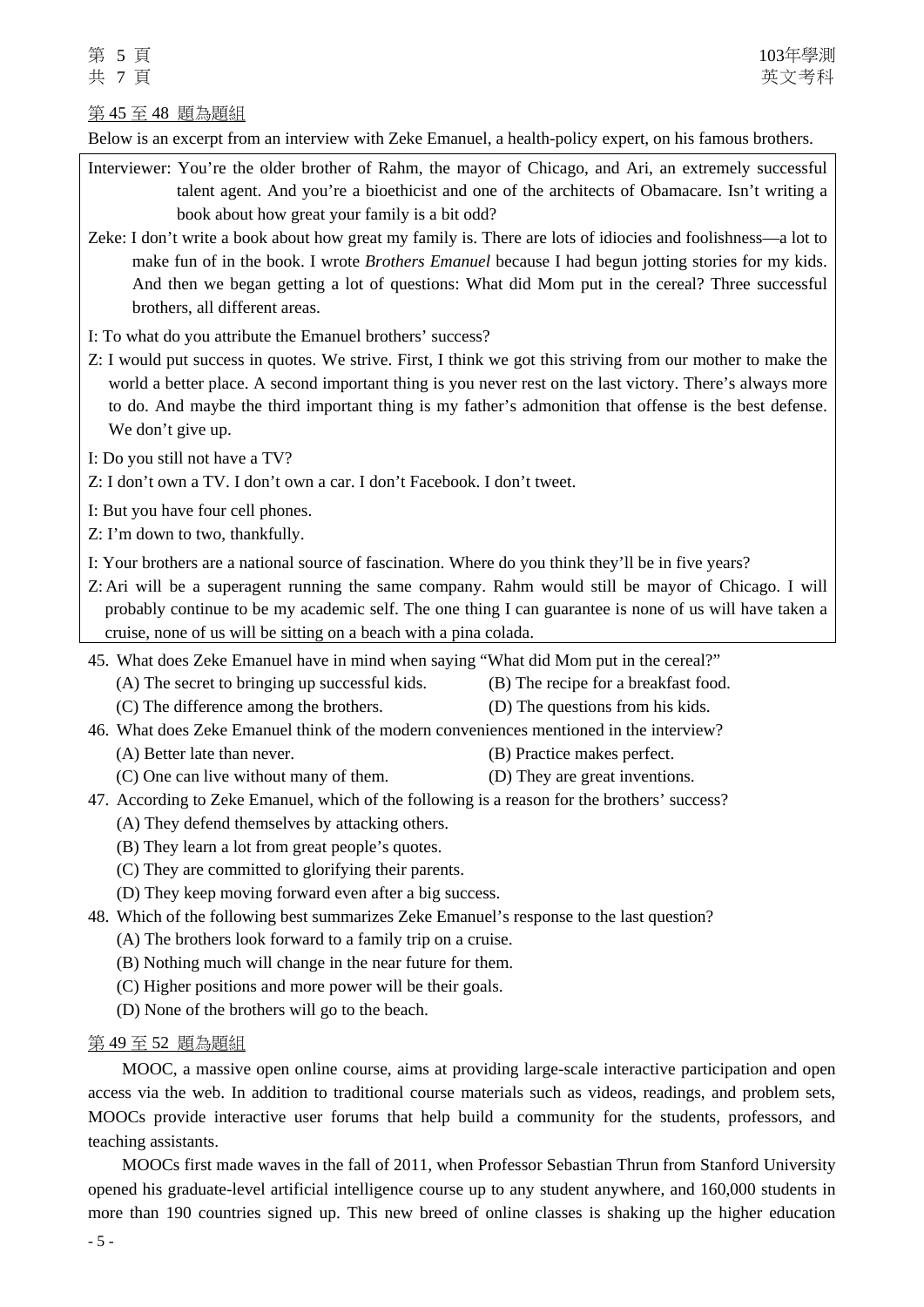world in many ways. Since the courses can be taken by hundreds of thousands of students at the same time, the number of universities might decrease dramatically. Professor Thrun has even envisioned a future in which there will only need to be 10 universities in the world. Perhaps the most striking thing about MOOCs, many of which are being taught by professors at prestigious universities, is that they're free. This is certainly good news for **cash-strapped** students.

There is a lot of excitement and fear surrounding MOOCs. While some say free online courses are a great way to increase the enrollment of minority students, others have said they will leave many students behind. Some critics have said that MOOCs promote an unrealistic one-size-fits-all model of higher education and that there is no replacement for true dialogues between professors and their students. After all, a brain is not a computer. We are not blank hard drives waiting to be filled with data. People learn from people they love and remember the things that arouse emotion. Some critics worry that online students will miss out on the social aspects of college.

49. What does the word "**cash-strapped**" in the second paragraph mean?

- (A) Making a lot of money. (B) Being short of money.
- 
- (C) Being careful with money. (D) Spending little money.

50. Which of the following is **NOT** one of the features of MOOCs?

- -
- 51. What is the second paragraph mainly about?
	- (A) The impact of MOOCs. (B) The goal of MOOCs.
	-

- (A) It is free to take the courses. (B) Many courses are offered by famous universities.
- (C) Most courses address artificial intelligence. (D) Many students can take the course at the same time.
	-
- (C) The size of MOOC classes. (D) The cost of MOOC courses.
- 52. Which of the following is a problem of MOOCs mentioned in the passage?
	- (A) The disappearance of traditional course materials.
	- (B) The limited number of courses offered around the world.
	- (C) The overreliance on professors from prestigious universities.
	- (D) The lack of social interaction among students and professors.

#### 第 53 至 56 題為題組

Today the car seems to make periodic leaps in progress. A variety of driver assistance technologies are appearing on new cars. A developing technology called Vehicle-to-Vehicle communication, or V2V, is being tested by automotive manufacturers as a way to help reduce the number of accidents. V2V works by using wireless signals to send information back and forth between cars about their location, speed and direction, so that they keep safe distances from each other. Another new technology being tested is Vehicle-to-Infrastructure communication, or V2I. V2I would allow vehicles to communicate with road signs or traffic signals and provide information to the vehicle about safety issues. V2I could also request traffic information from a traffic management system and access the best possible routes. Both V2V and V2I have the potential to reduce around 80 percent of vehicle crashes on the road.

More and more new cars can reverse-park, read traffic signs, maintain a safe distance in steady traffic and brake automatically to avoid crashes. Moreover, a number of firms are creating cars that drive themselves to a chosen destination without a human at the controls. It is predicted that driverless cars will be ready for sale within five years. If and when cars go completely driverless, the benefits will be enormous. Google, which already uses prototypes of such cars to ferry its staff along Californian freeways, once put a blind man in a prototype and filmed him being driven off to buy takeaway hamburgers. If this works, huge numbers of elderly and disabled people can regain their personal mobility. The young will not have to pay crippling motor insurance, because their reckless hands and feet will no longer touch the wheel or the accelerator. People who commute by car will gain hours each day to work, rest, or read a newspaper.